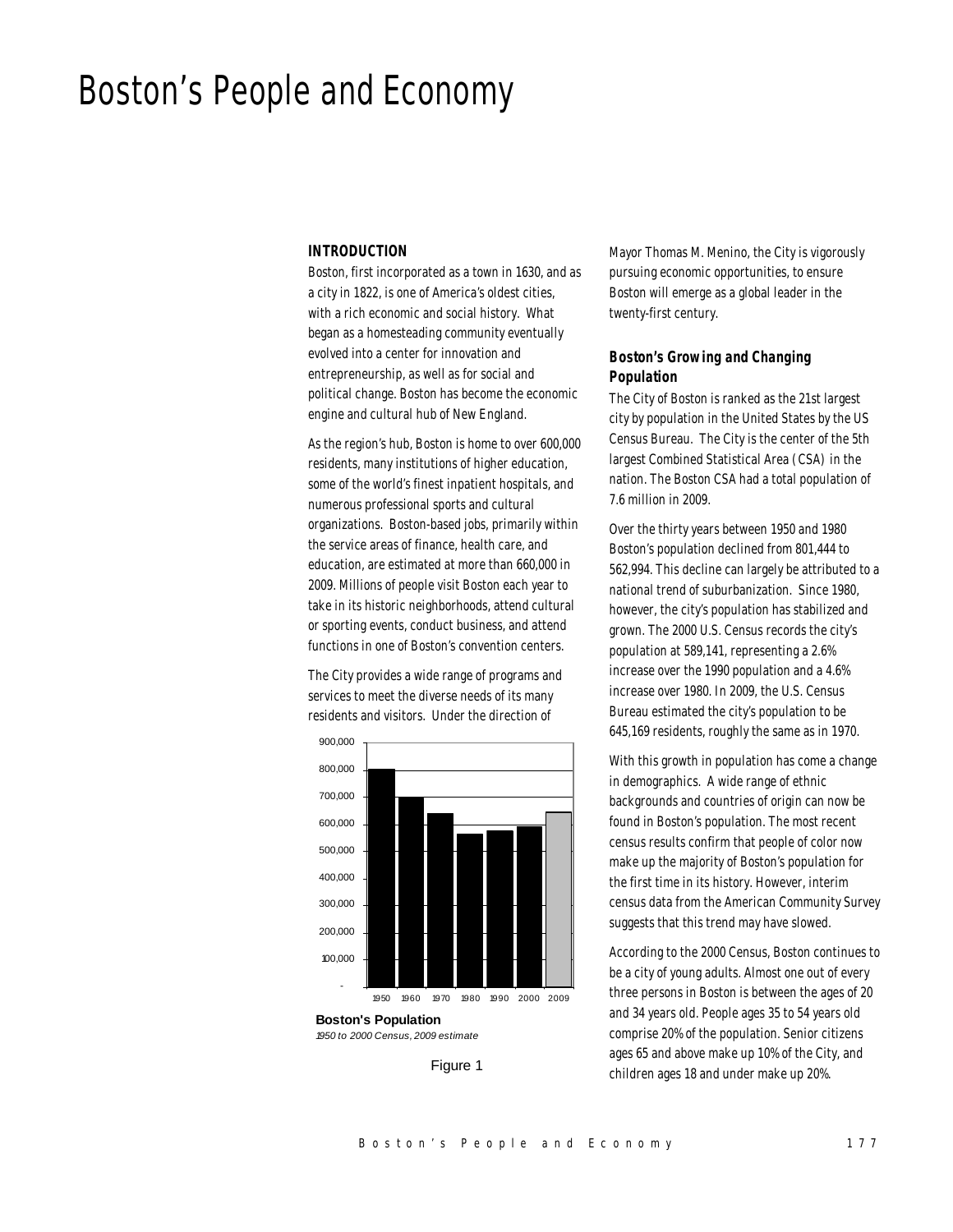## *Boston's Labor Force and Education*

Boston ranks among the highest in concentrations of employment and income in the U.S. In 2009, Boston supplied an estimated 662,539 jobs, approximately one out of every six jobs in Massachusetts and one out of every thirteen jobs in New England. This was a loss of 15,922 jobs in 2008. Furthermore, the unemployment rate in Boston was 9.0% in June, 2010, an increase from 8.1% in 2009. Boston provides employment opportunities for many people who live outside of the City. The City had 9.5% of the state's population in 2008, but 16% of Massachusetts jobs.

Boston changed dramatically during the last three decades of the twentieth century. In 1970, manufacturing and trade jobs accounted for 33% of total Boston jobs, while financial and service sector jobs totaled 38%. In 2000, manufacturing and trade jobs accounted for only 16% of the total economy while financial and service sector jobs reached 61%. These trends mirror a national movement from an industrial-based economy to a service-based one.

The City's resident workforce has undergone a transformation. Of the 266,505 Boston residents working in 1970, 45% held blue-collar jobs and 55% held white-collar jobs. In 2000, of the 285,859



#### Figure 2

Boston residents working, those holding bluecollar jobs fell to 31%, and those employed in white-collar occupations rose to 69% (Table 1). By 2008 the ratio had steadied, with white-collar jobs at 67% and blue-collar jobs at 33%. Many whitecollar jobs are concentrated within finance, health care, and education.

The changing needs of a service and informationbased economy have increased the demand for a better educated and more highly skilled workforce. In 2000, 79% of the adults in Boston had completed high school, compared to 53% in 1970. A full 36% of adults in Boston had completed

| <b>Boston's People</b> |  |
|------------------------|--|

|                               |                                                     | 1970       | 1980      | 1990          | 2000       | Recent            |
|-------------------------------|-----------------------------------------------------|------------|-----------|---------------|------------|-------------------|
| <b>Population</b>             | <b>Total Population</b>                             | 641,071    | 562,994   | 574,283       | 589,141    | 645,169 ('09)     |
|                               | % Minority Population                               | 18%        | 30%       | 37%           | 51%        | 49% ('08 est)     |
|                               | White Alone                                         |            |           | 59%           | 49%        | 51% ('08 est)     |
|                               | <b>Black or African-American</b>                    |            |           | 24%           | 25%        | 22% ('08 est)     |
|                               | Asian                                               |            |           | 5%            | 8%         | 8% ('08 est)      |
|                               | Hispanic or Latino                                  |            |           | 11%           | 15%        | 16% ('08 est)     |
|                               | Other                                               |            |           | 1%            | 3%         | 3% ('08 est)      |
| Income                        | Median Household Income                             | \$7,935    | \$12,530  | \$29,180      | \$39,629   | \$51,849 (12/'08) |
|                               | Average Annual Wage (Suffolk County)                |            | \$15,472  | \$31,272      | \$55,522   | \$75,283 ('08)    |
| <b>Education</b>              | % High School Graduate                              | 34%        | 35%       | 27%           | 24%        | 25% ('08)         |
|                               | % Some College Completed                            | 9%         | 13%       | 19%           | 19%        | 18% ('08)         |
|                               | % College Graduate                                  | 10%        | 20%       | 30%           | 36%        | 41% ('08)         |
| <b>Employment</b> Labor Force |                                                     |            |           | 304,507       | 304,224    |                   |
|                               | Unemployment Rate (resident)                        | 12.8%('75) | 7.8%('83) | $8.6\%$ ('91) | 2.7% ('00) | $9.0\%(6/10)$     |
|                               | Number of Jobs                                      | 576,125    | 572,078   | 622,433       | 688,077    | 662,539 ('09)     |
|                               | % Blue Collar Jobs                                  | 45%        | 40%       | 33%           | 31%        | 33% ('08)         |
|                               | % White Collar Jobs                                 | 55%        | 60%       | 67%           | 69%        | 67% ('08)         |
|                               | % Manufacturing Jobs                                | 11%        | 9%        | 5%            | 4%         |                   |
|                               | % Trade Jobs                                        | 22%        | 16%       | 13%           | 12%        |                   |
|                               | % Finance Jobs                                      | 13%        | 13%       | 15%           | 15%        |                   |
|                               | % Service Jobs                                      | 25%        | 36%       | 42%           | 46%        |                   |
| Sources:                      |                                                     |            |           |               |            |                   |
|                               | Boston Redevelopment Authority, U.S. Census Bureau, |            |           |               |            |                   |
|                               |                                                     |            |           |               |            |                   |

Massachusetts Division of Employment and Training.

Massachusetts Department of Labor and Workforce Development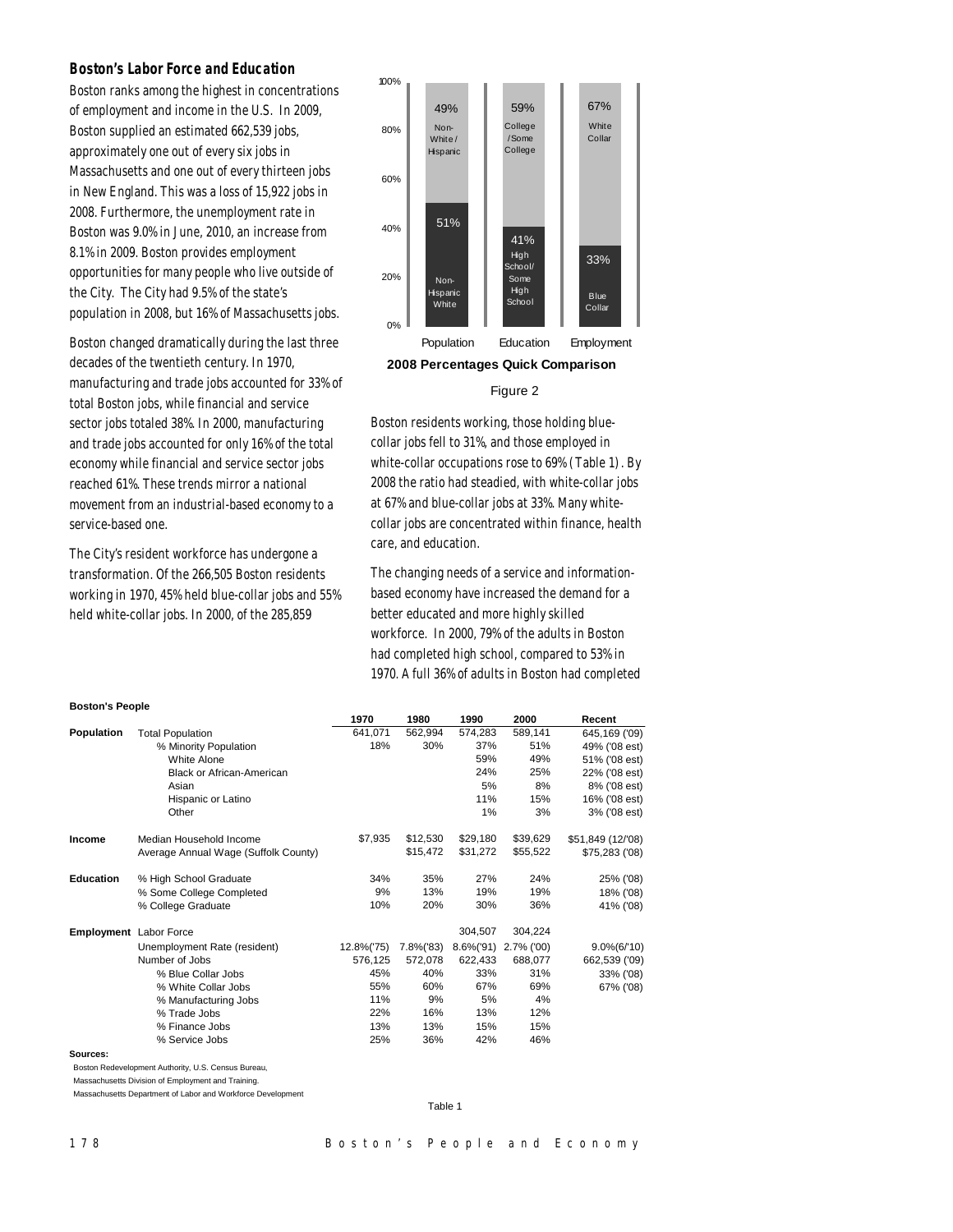college in 2000, compared to only 10% in 1970. According to the most recent estimates from 2008, 83% of adults had completed high school, and more than 41% of adults had completed college.

## *Boston's Income, Wages, and Cost of Living*

In terms of income, the City of Boston ranks  $13<sup>th</sup>$ among U.S. cities in median household income. Boston's median household income in 2008 was \$51,849, up 2.7% from 2007, on an inflationadjusted basis. Median income in Boston is consistently more than 30% greater than the median income in the United States. Per capita Income in Suffolk County was \$51,038 in 2007, 29.4% greater than per capita income in the United States that year. The average annual wage and salary disbursement per job in Suffolk County was \$75,283 in 2008, an increase of \$1,743 or 2.4% from the previous year. The average annual wage per job in Suffolk County was 35% higher than the average Massachusetts earnings level in 2008, and 65% higher than the national earnings average.

During the years 2000-2007, the cost of living index rose at an annual average rate of 3.1% in Metropolitan Boston, while the national index increased at a 2.7% annual rate, according to the Bureau of Labor Statistics. In 2008 the change in CPI in Metropolitan Boston was 3.5%, compared to 3.9% nationally.



#### *Key Sectors in the Boston Economy*

## Higher Education, Healthcare, and Financial Services

Higher education, health care, and financial services play a major role in Boston's economy. An examination of Boston's 50 largest private employers in 2009 shows that 39 are involved in these key sectors.

Many of the nation's finest research and teaching hospitals are located in Boston, including Massachusetts General Hospital, Brigham and Women's Hospital, Beth Israel/Deaconess Hospital, Boston Medical Center, New England Medical Center and Children's Hospital, as well as numerous community-based health centers. In total there are 20 inpatient hospitals in the City. Furthermore, the City is home to the medical and dental schools of Harvard University, Tufts University, and Boston University. In 2009, there were an estimated 120,000 people, or one in six of all Boston jobs, employed in health services in the City.

Boston also hosts 34 universities, colleges, and community colleges, with a combined enrollment of over 150,000 students annually. Included among the City's colleges and universities are some of the finest educational institutions in the country, including Boston College, Boston University, and Northeastern University.

These institutions of higher education have a major effect on the City's economy. Because many of these students remain in Boston after graduation, the City's educational institutions are a major source of highly-skilled professionals for the City's workforce. Boston's colleges and universities contribute to the economy in other ways as well. Since 2005, eight new higher education building projects were completed. In addition, four more office or academic building projects underway or approved as of February 2010.

Many of the country's leading financial services firms are located in Boston, including Fidelity Investments, John Hancock/Manulife Financial, and State Street Corporation. The City also has the distinction of being the birthplace of the mutual fund industry. In 2009, there were an estimated 102,025 people employed in the finance, insurance and real estate industries in Boston.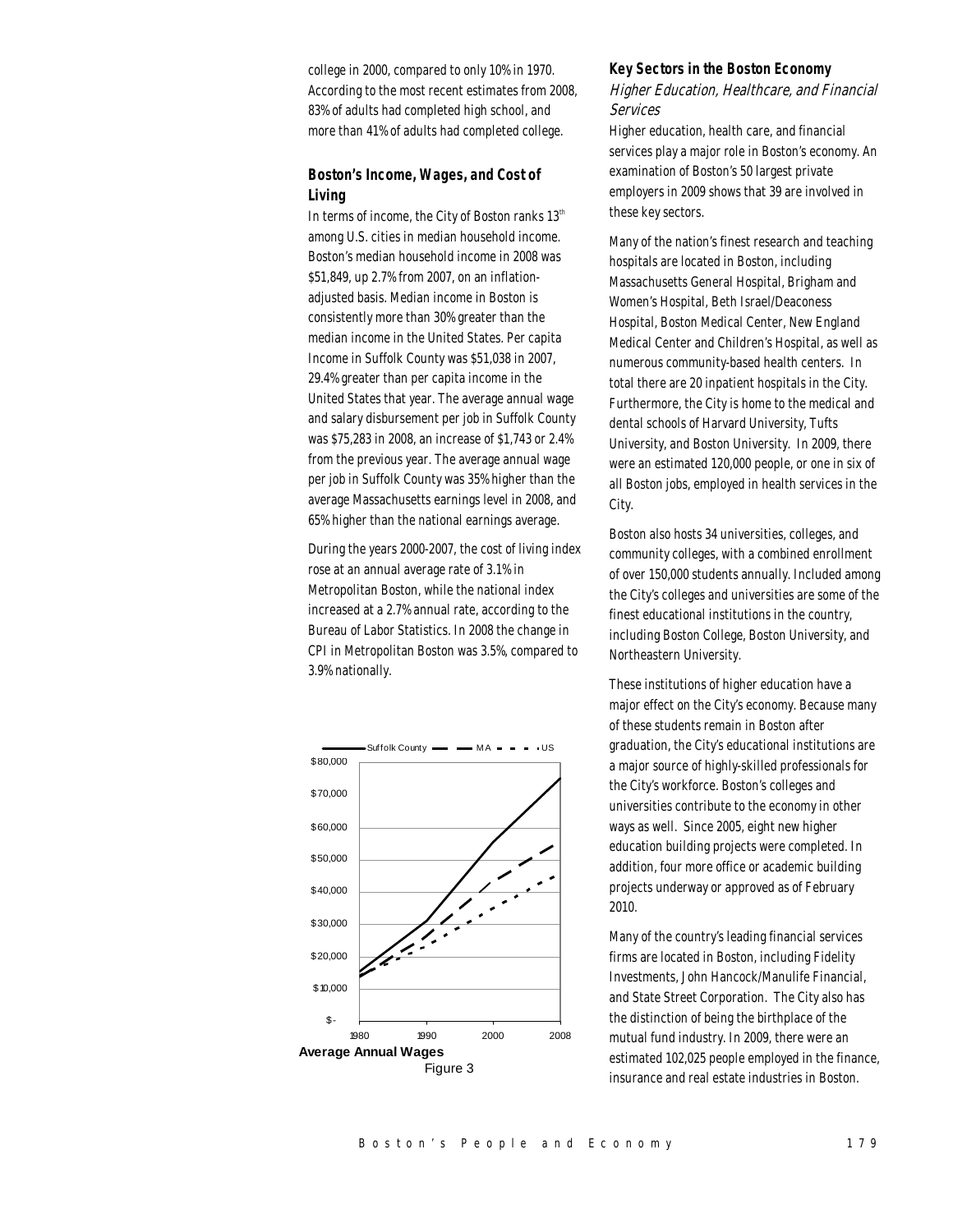#### Transportation

A key to Boston's economic health is the City's ability to transport residents, workers, and visitors efficiently and safely to their intended destinations, whether in the city or throughout the region.

The "Big Dig", or Central Artery Tunnel, connects the Massachusetts Turnpike to Logan Airport and relocated the previously elevated Interstate 93 under the city, reopening views of Boston Harbor not seen for half a century. The Mayor's "Crossroads" project is reconnecting long disconnected city neighborhoods by rebuilding the roads that once ran between them. In addition, the Rose Kennedy Greenway is completed. This large downtown series of parks and gardens will be an enormous benefit to residents, workers and visitors to the city of Boston for years to come.

The metropolitan Boston roadway system provides commuters access to the city through surface arteries and three limited access interstate highways that connect Boston to the national highway system. Interstate 90, the Massachusetts Turnpike, just extended as part of the Central Artery Project, leads westward from Logan Airport through downtown Boston to the New York State border. Interstate 95, the East Coast's principal north-south highway, connects Boston to New Hampshire and Maine to the north and New York City and Washington D.C. to the south. Interstate 93, another north-south highway, extends from just south of the city to New Hampshire. Major industrial parks and high-technology companies line these transportation arteries.

Boston's public transportation system reaches into every neighborhood in the City, and is linked to the commuter rail and Amtrak systems, connecting millions of people to the central city. Several major rail initiatives are increasing access and reducing travel time. The Massachusetts Bay Transportation Authority (MBTA) is also constructing the Silver Line in three phases to operate as part of its core downtown transit system. Phase 1 & 2 provides rapid transit bus services connecting Downtown with the Seaport district and with Chinatown and Roxbury. Phase 3, now in planning and design, will include connections between the first two phases.

Approximately one third of the labor force is reliant on public transportation in the City.

Since 1991, Amtrak has spent \$1.8 billion on a multi-year high-speed rail infrastructure project intended to provide better ride quality, permit faster train speeds, and increase capacity for passengers on the rail corridor between Boston and New York. Ridership between the two cities has grown significantly as a result. In 2007 Amtrak carried 975,826 passengers between New York and Boston, an increase of 41% from 2001.

In 2009, Boston's Logan International Airport was the most active airport in New England, the  $19<sup>th</sup>$ most active airport in the United States, and the 45<sup>th</sup> most active airport in the world. It served over 25.5 million international and domestic passengers, a 2.3% decrease from 2008. Logan Airport is also very important to the economy as a center for processing air cargo. In 2009, Logan Airport's total air cargo and mail volume totaled 517.6 million pounds, the  $19<sup>th</sup>$  most of all US airports. This was a 5% decrease from 2008 air cargo and mail volume.

The Port of Boston provides New England businesses with excellent deep-water port facilities and access to world ports, as well as feeder service to Halifax, Nova Scotia, and New York. It ranked as the 10<sup>th</sup> largest Atlantic coast seaport by container volume shipped. The Port of Boston has also become a major cruise ship port, hosting more than 275,407 cruise ship passengers in 2009, an increase of 16.2% from the year before.

# Travel, Tourism, and Culture

The attributes that make Boston such a great city in which to work and live also make it a great destination for tourists. According to the Greater Boston Convention and Visitors Bureau, an estimated 18.3 million people visited Boston in 2008, up 2.2% from the previous year. In 2008, an estimated 1.15 million international visitors came to Boston.

Boston is an attractive destination for conventions, meetings, and gate shows. The Boston Convention and Exhibition Center (BCEC) is located on a 60 acre site in South Boston and contains 516,000 square feet of contiguous exhibition space and is designed to accommodate larger conventions. This facility, along with new hotel projects in the